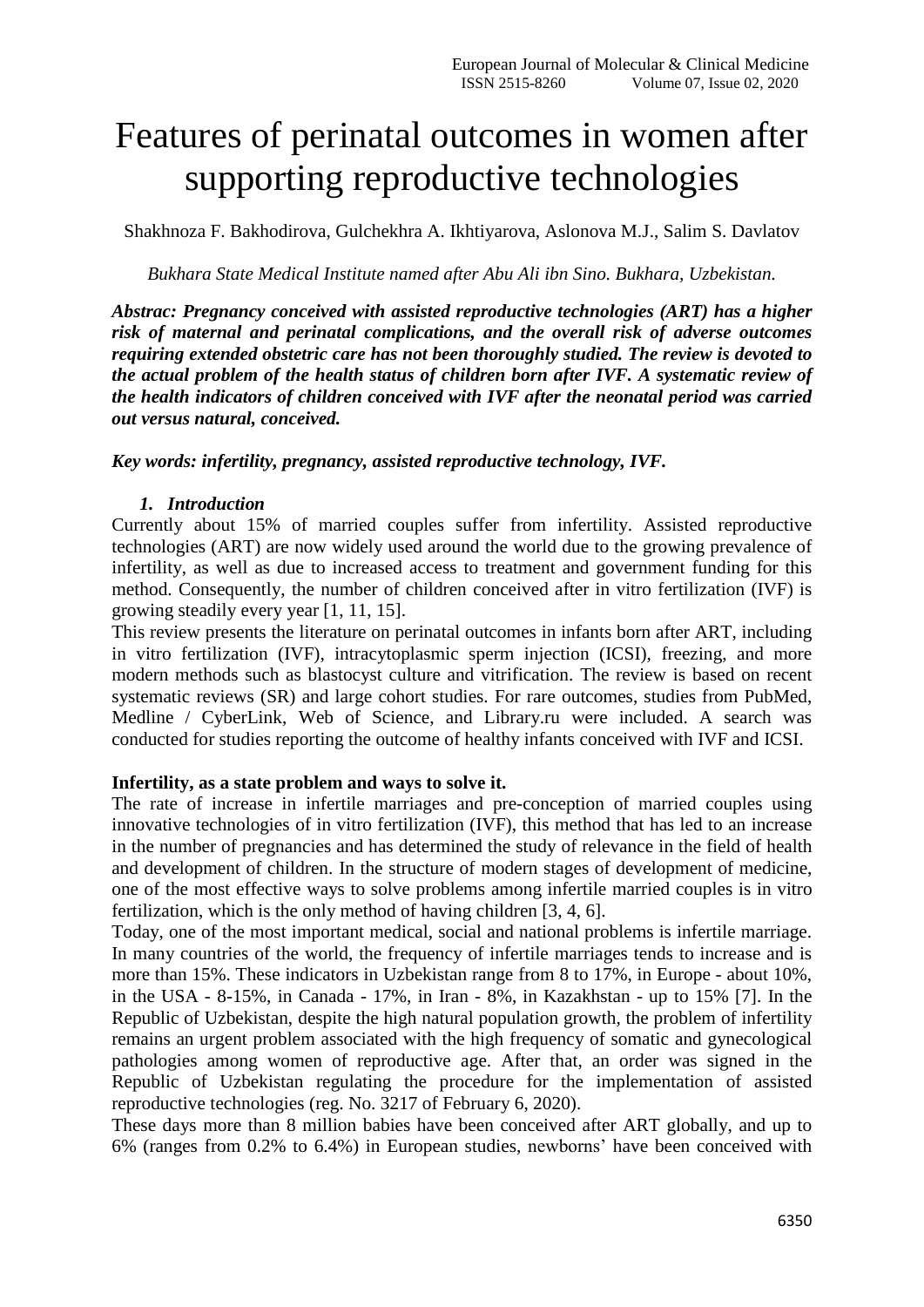ART. ART includes standard in vitro fertilization (IVF) and intracytoplasmic sperm injection (ICSI) [5, 40].

Concerns remain about the potential health consequences of ART. More and more data show that ART treatment is associated with unfavorable perinatal outcomes, which are associated with decreased fertility of patients, multiple pregnancies and ART technologies [3, 17, 20] According to international studies, children born with the help of new reproductive technologies are more often registered developmental anomalies [10, 14, 18, 19]. Thus, in his speeches, academician A. A. Baranov focuses on the fact that children born with the help of in vitro fertilization (75% of them have certain health disorders) differ sharply from their naturally conceived peers [1]. Wherein most scientific works are devoted to the study of the health status of children with high risk, specifically those born from multiple pregnancies after IVF [13, 15, 17, 22]. It is the multiple pregnancy as a result of IVF that is the risk of stillbirth and neonatal death of the child, the development of perinatal complications, somatic pathology, disorders of physical and neuropsychic development (NPD), the formation of congenital malformations (CM) and disability [4, 6, 8, 10]. At the same time, the results of major foreign epidemiological studies and meta-analyses have shown that children from singleton pregnancy after IVF also tend to be born prematurely, with low weight and a high incidence of neonatal diseases [27, 29].

## **IVF AND ICSI.**

ICSI is a more advanced method in which a single sperm cell is injected into the oocyte's cytoplasm. ICSI was originally used to treat severe male factor infertility, but it is now also used to treat mild male factor infertility, mixed infertility, unexplained infertility and failed fertilization attempts [21, 27, 31]. Globally, there is an increase in the use of ICSI: 71.3% of new IVF / ICSI cycles were performed in Europe in 2014, as shown in the latest reports of the European Society for Human Reproduction and Embryology (ESHRE) [32]. Among fresh IVF cycles in the United States, the use of ICSI increased from 36.4% in 1996 to 76.2% in 2012, with the largest relative increase among cycles without male infertility [33].

Later, cryopreservation (freezing and thawing of embryos) gained popularity. In Europe, cryopreservation accounted for 27.4% of all cycles in 2014, the highest in Switzerland - 41.1%. Selective freezing of all good quality embryos and transfer in subsequent cycles, i.e., selective frozen embryo transfer (SFET), has recently been introduced as a way to reduce ovarian hyperstimulation syndrome and improve reproductive outcome [6, 34, 35].

### **The risk of developing of the disease.**

While most deliveries after ART are uncomplicated, ART is associated with potentially adverse obstetric outcomes for both mothers and infants, including hypertensive disorders during pregnancy, preterm birth and low birth weight [2, 18, 36]. ART has also been associated with an increased risk of birth defects. Many of these adverse outcomes may be associated with higher rates of multiple pregnancies after ART [30, 33]. With the increased use of single embryo transfer, the rate of multiple pregnancies has dropped significantly, but is still unacceptably high in many countries. In 2014, ESHRE reported a 17.5% birth rate among ART recipients in Europe (from 4.3% to 30.6%) [38]. In 2016, in the United States, 31.5% of infants conceived with ART were born after multiple pregnancies, compared with 3.4% of all infants in the general population [39]. However, most data also show that single children receiving ART have more poor perinatal outcome compared to single births after spontaneous conception, for example, higher rates of preterm birth and low birth weight [31]. New ART technologies are constantly being introduced, and it is important to monitor the safety of ART and the health of ART offspring [40].

### **Perinatal outcomes.**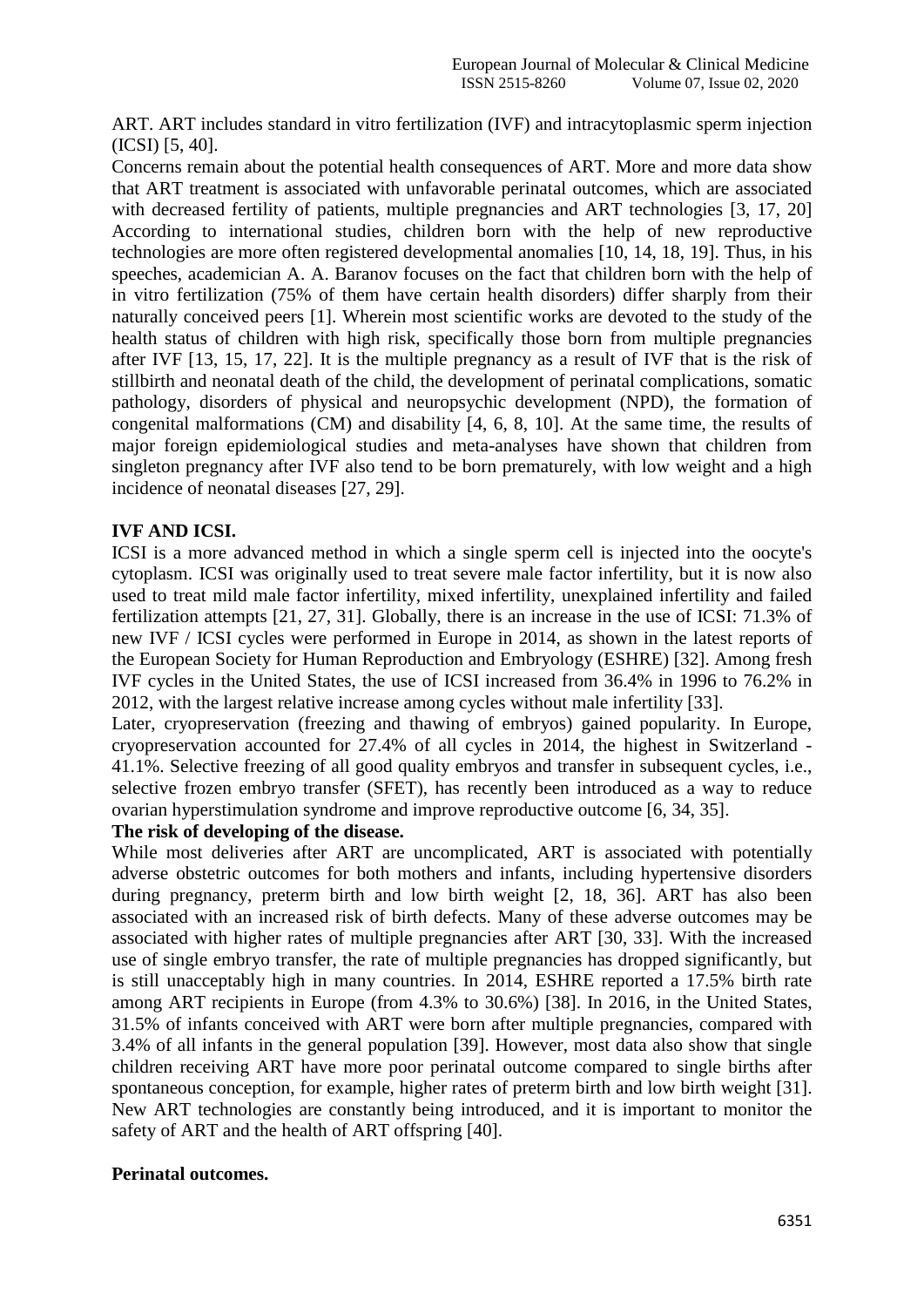It should be noted that many factors affect the perinatal outcomes of pregnancy resulting from the use of ART. Firstly, the average age of married couples participating in ART programs is 34-35 years, as a result of which the chances of genetic disorders in the unborn child and pregnancy complications are increased. Secondly, infertility is most often associated with medical and genetic problems of parents, which can affect the health of the next generation. Third, medications received by women before and after artificial insemination can cause changes in the growing embryo [32]. Many authors pay attention to the fact that human manipulation with oocytes and spermatozoa, drug therapy of infertility, embryo transfer can be potentially dangerous for a growing fetus [5, 8, 37].

According to Ericson and co-authorship, there was a threefold increased risk of neural tube defects, gastrointestinal atresia and omphalocele in children conceived with ART. The authors note an increased risk of hypospadias in children after using the method of intracytoplasmic sperm injection into the cytoplasmic oocyte (ICSI). According to a study by Tararbit and co-authors [38], there is an increase in the frequency of heart defects in children conceived using ART. The authors found a significantly increased risk of malformations by outflow and ventriculoarterial connections of the heart, anomalies of the cardiac neural crest and double divergence of the great vessels from the right ventricle [5, 7, 38].

According to research by O.A. Kraev and co-authors [14], this study compared the health status of 34 children conceived after in vitro fertilization and 37 children conceived naturally. A study was conducted of the anamnesis of mothers, the health status of children from the neonatal period to 1 year. Thus, children from induced pregnancy in the neonatal period are more likely to suffer infectious diseases. In children under 1 year of age, hydrocephalus of the subcompensated form is more often formed, as well as a delay in the development of rates, which determines the III and IV health groups [14, 27, 35].

According to the dissertation work of N.A. Maslyanyuk, full-term infants from multiple pregnancies after IVF, intrauterine infection and perinatal hypoxic damage to the central nervous system predominate in the structure of perinatal pathology, which, in combination with fetal growth restriction syndrome, determines a high frequency (every second child) of symptoms of neuro-reflex excitability and suppression in the function of the central nervous system(CNS) and 38% of children - dysfunctions of the gastrointestinal tract [11].

When assessing the health status of children after IVF, according to B.C. Kuznetsova, a high frequency of hypoxic conditions (83.8%), perinatal pathology associated with the central nervous system (76.6%), intrauterine infection (58.6%), fetal growth retardation syndrome (FGRS) (30.5–65.7%), various fetal anomalies (34.8%). In addition, the prevalence of various fetal anomalies (1.4%) does not differ from similar indicators among the population. Among the morbidity in these children at an early age prevail diseases of the respiratory system (80.6%), digestion (51.1%), skin and subcutaneous tissue (49.2%), blood disease (35.0%), lag of physical development predominant until the first year of life [10]

In most studies, there was not observed difference in height between IVF conceived children and naturally conceived children. For example, considering recent US research, they have been compared 969 singletons, born as a result of fertility treatments, including ART and ovulation induction with or without intrauterine insemination, with 2471 singletons born naturally, and found that the growth and development of children under 3 years of age were comparable [33].

Infants born after slow frozen embryo transfer are known to have significantly higher birth weights than babies born after fresh embryo transfer [21, 33]. Similar data have been obtained for frozen embryo transfer using an open vitrification system. However, there are few data available regarding the birth weight using a complete closed embryo vitrification system. Two recent SRs, including singletons born after freezing oocytes as a result of slow freezing vitrification, found no difference in the risk of birth defects between freezing oocytes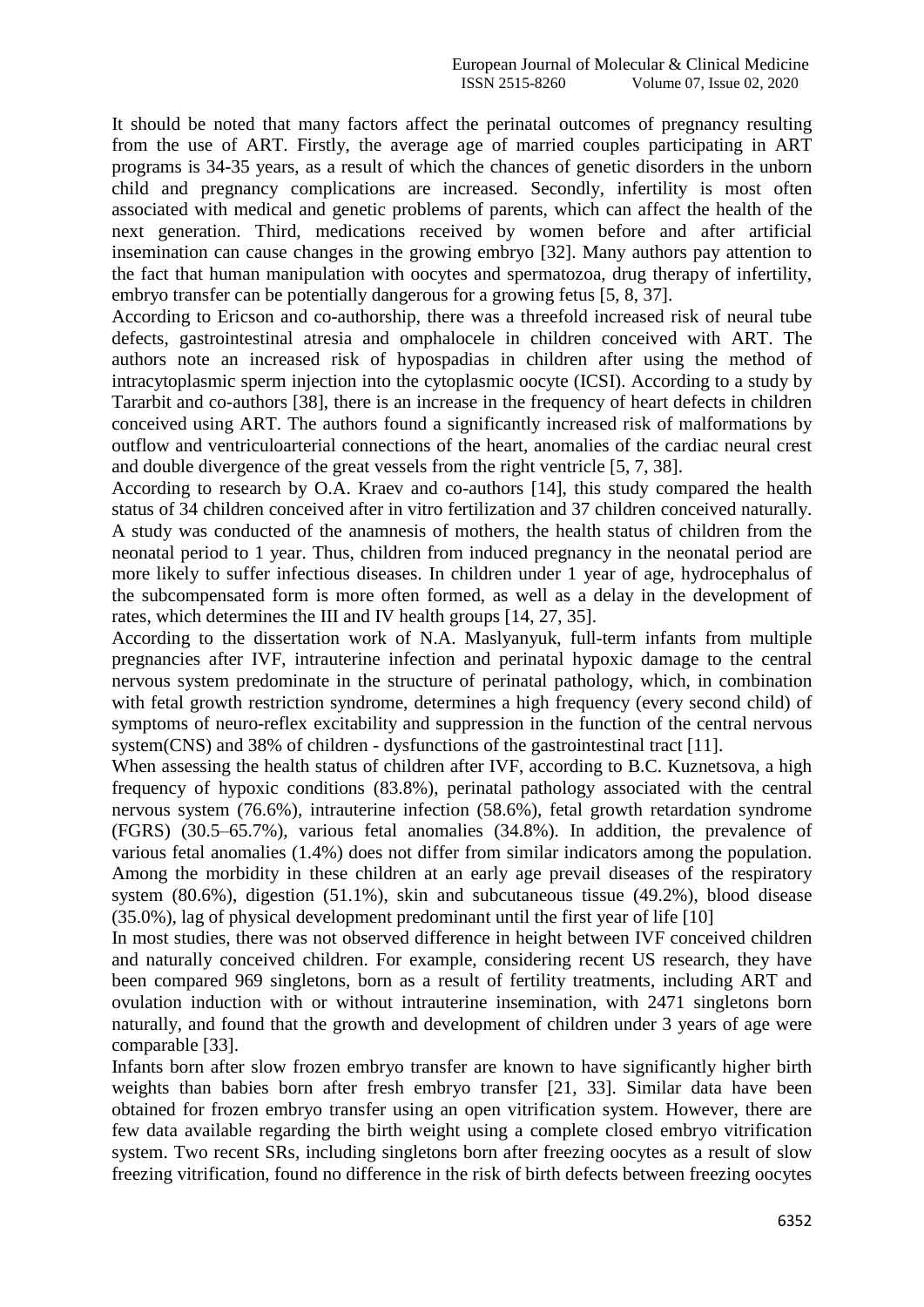and fresh cycles [26, 37]. One central Belgian study found that the frequency of any serious birth defects in single children, born after vitrification ( $n = 827$ ) was similar after new cycles  $(n = 1374)$  [22, 31].

Maris E. I and coauthors [25] conducted a monocentric retrospective study, 371 babies were released as a result of fresh embryo replacement and 127 as a result of vitrified embryo transfer. The average birth weight of children was 205 g higher for frozen embryos compared to fresh embryo transfer groups (3368 g vs. 3163 g, respectively, P <0.001). This difference persisted after multivariate analysis adjusted for additional factors such as gestational age, maternal age, mother's body mass index (BMI), exposure to tobacco, number of embryos transferred, and birth order  $(P \le 0.001$  [25, 26].

### **Placental development.**

The placenta plays an important role in fetal development, transporting nutrients and oxygen, morphologically and functionally adapting to adverse environmental stresses and minimizing their effects on the fetus [28, 40]. Placenta's size can predict cardiovascular disease and insulin resistance. ART may also disrupt placental development and its function and, consequently, fetal growth in the womb [36, 38]. Increased placental thickness and placental hematomas have been reported, as well as pathological findings in pregnancies after ART [37]. IVF disrupts nutrient substances transfer through the placenta and metabolism in mice [28]. The weight of the placenta and the ratio of the weight of the placenta to the fetus with ART was significantly higher than with natural conception in humans and mice [21, 37, 39]. This was associated with a decrease in methylation levels and changes of genomic imprinting and expression of developmental genes in the treatment of ART in the placenta in mice and humans [33, 34]. Incorrect adaptive response of the placenta during This pregnancy can lead to adverse outcomes such as abortion, preeclampsia, or intrauterine growth restriction [35]. Although successful placental adaptation leads to normal pregnancy, the memory of epigenetic adaptation mechanisms established during pregnancy increases the risk of metabolic diseases later in life stage [36, 37, 38].

### **2. Conclusion.**

The conclusions of numerous studies are that ART is a safe and effective treatment for infertility. In addition, perinatal outcomes have been improved over time. The increased use of single embryo transfer (SET), which avoids multiple pregnancies, is a major driver of improved outcomes observed in recent years. Several studies have shown that the perinatal outcome is better with a single use of ART compared with repeated use of ART, including twins [37, 39]. However, there is a moderately increased risk of adverse perinatal outcomes, including birth defects, in patients who received ART, compared to the general population overall. It is unclear if this is due to patient characteristics related to infertility or to the ART technique. Children receiving ART were mainly compared with children in the general population born after spontaneous conception. Patients with infertility may be older and more likely to have pre-existing comorbidities that may predispose to poor perinatal outcomes.

### **3. Literature**

- 1. Aslonova M.J., Ikhtiyarova G.A., Khafizova D.B., Mirzoeva M.R. (2018). Microbiological and hormonal characteristics of the formation of non-developing pregnancy // Fundamental and practical issues of immunology and infectious diseases. Collection of scientific articles of the participants of the international scientific and practical conference. UFA. - P. 9-15.
- 2. Ashurova N.G., Navruzova N.O. (2017). Preclinical diagnosis of cervical diseases // News of Dermatovenereology and Reproductive Health. - No. 3 - 4 (I). - S. 29 - 30.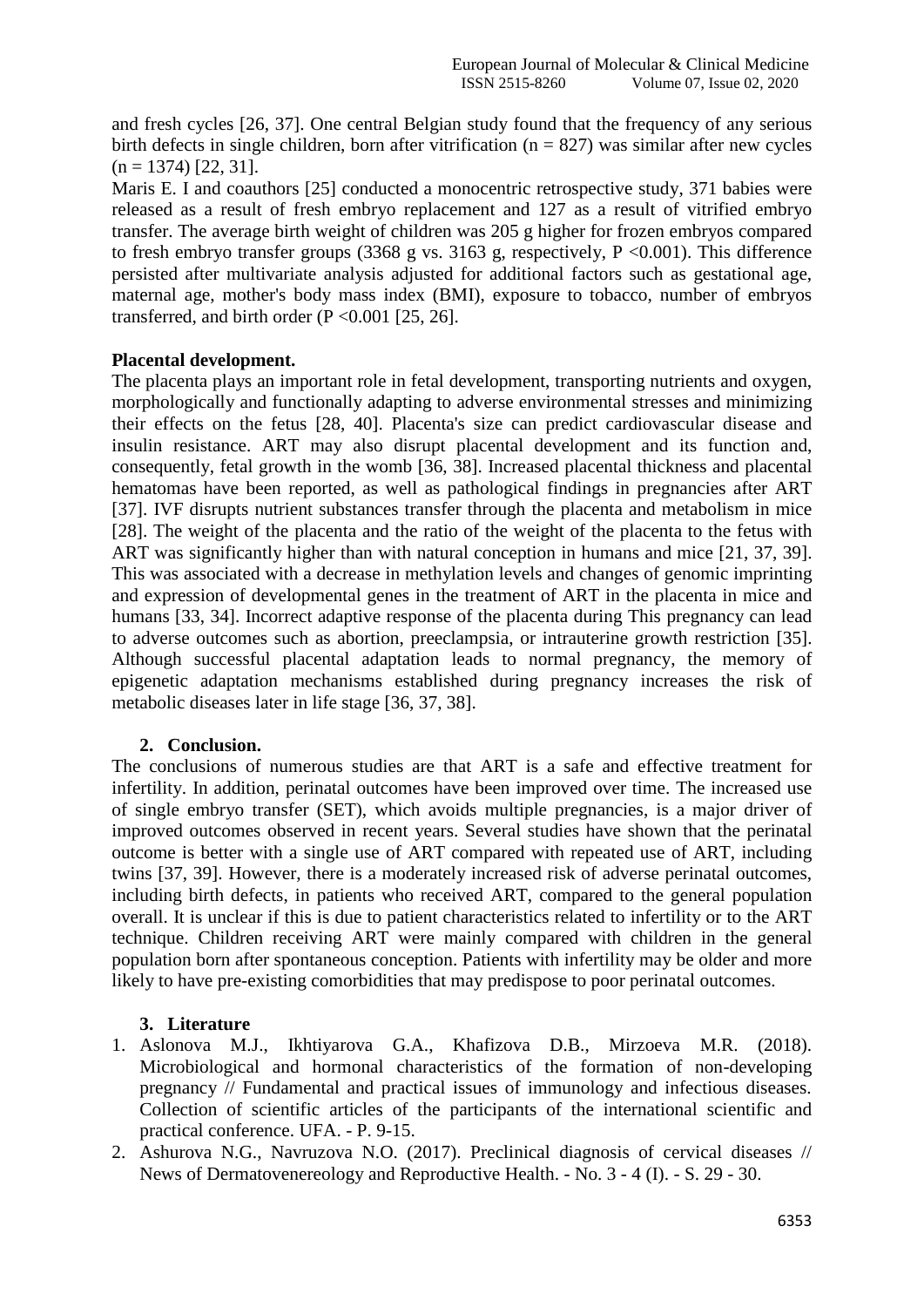- 3. Aslonova, I., Erkinova, N. E., & Tosheva, K. (2019). The prevalence of chronic pyelonephritis in women with disturbed tolerance for glucose. International Journal of Pharmaceutical Research, 11(4), 866-868. doi:10.31838/ijpr/2019.11.04.119
- 4. Baranov A.A. et al. (2012). Trends in morbidity and health status of the child population of the Russian Federation // Ros. pediatric journal. - No. 6. - P. 4–6.
- 5. Mikheeva E.M., Penkin N.I. (2014). Health of children born with the use of assisted reproductive technologies // Practical medicine. No. 9 (85). - P. 47.
- 6. Kurbanova Z.Sh., Aslonova M.J. (2017). Microbiological and biochemical characteristics of the formation of non-developing pregnancy // News of dermatovenerology and reproductive health. No. 3-4 (79-80) (2). - P. 16-19
- 7. Ikhtiyarova G.A., Aslonova M.J. (2017). Assessment of morphological changes in the afterbirth in women with antenatal fetal death // Tibbiyotda yangi kun. - - No. 3 (19). - P.  $4 - 11.$
- 8. Ikhtiyarova G.A., Dustova N.K., Dobrokhotova Yu.E., Matrizaeva G.Zh., Aslonova M.Zh. (2020). Features of pregnancy and childbirth in pregnant women with varicose veins // Tibbiyotda yangi kun. - №1 (29). - P. 69 - 71.
- 9. Kudratova D.Sh. Aslonova M.J., Ikhtiyarova G.A., Khafizova D.B. (2017). Clinical, hemodynamic and ultrasound signs in fetal death at different gestational age // Republican scientific journal "Vestnik". Kazakhstan, No. 4 (81). - P. 93-95.
- 10. Kuznetsova V.S. (2006). The state of health and development of children born after in vitro fertilization and embryo transfer // Materials of the X Congress of Pediatricians. - M., - P. 297–298.
- 11. Bashmakova N. V., Tsyvyan P. B., Chistyakova G. N. et al. (2016). State of the cardiovascular system in children conceived with the help of assisted reproductive technologies // Russian Bulletin of Perinatology and Pediatrics, 61: 5. - P. 14.
- 12. Kraeva O.A., Bashmakova N.V., Tsyvyan P.B. (2018). The state of health of premature infants of the first year of life, conceived by in vitro fertilization // Russian Bulletin of Perinatology and Pediatrics;  $63: (3)$ . – P. 32-38
- 13. Belva, F, Painter, R, Bonduelle, M, *et al*. (2012). Are ICSI adolescents at risk for increased adiposity? *Hum Reprod*. 27, 257–264.
- 14. Bloise, E, Feuer SK, Rinaudo PF. (2014). Comparative intrauterine development and placental function of ART concepti: implications for human reproductive medicine and animal breeding. *Hum Reprod Update*.; 20, 822–839.
- 15. Boulet SL, Mehta A, Kissin DM, Warner L, Kawwass JF, Jamieson DJ. (2015). Trends in use of and reproductive outcomes associated with intracytoplasmic sperm injection. JAMA.;313:255–63. doi:10.1001/jama.2014.
- 16. Chen M, Heilbronn LK. (2017). The health outcomes of human offspring conceived by assisted reproductive technologies (ART). J DevOrig Health Dis. Aug;8(4):388-402. doi: 10.1017/S2040174417000228. Epub 2017 Apr 18. PMID: 28416029.
- 17. Hansen M, Kurinczuk JJ, Milne E, Klerk N, Bower C. (2013). Assisted reproductive technology and birth defects: a systematic review and meta-analysis. Hum ReprodUpdate.;19:330–53. doi:10.1093/humupd/dmt006
- 18. Klip H, Burger CW, Kraker J, *et al*. (2001). Risk of cancer in the offspring of women who underwent ovarian stimulation for IVF. *Hum Reprod*.; 16, 2451–2458.
- 19. Kudratova, D. Sh, Ikhtiyarova, G.A., & Davlatov, S.S. (2021). Medical and social problems of the development of congenital malformations during a pandemic. International Journal of Pharmaceutical Research, 13(1), 756-760. doi: 10.31838/ijpr/2021.13.01.130
- 20. Lerner-Geva, L, A Toren, A Chetrit, *et al*. (2000). The risk for cancer among children of women who underwent in vitro fertilization. *Cancer*. 88, 2845–2847.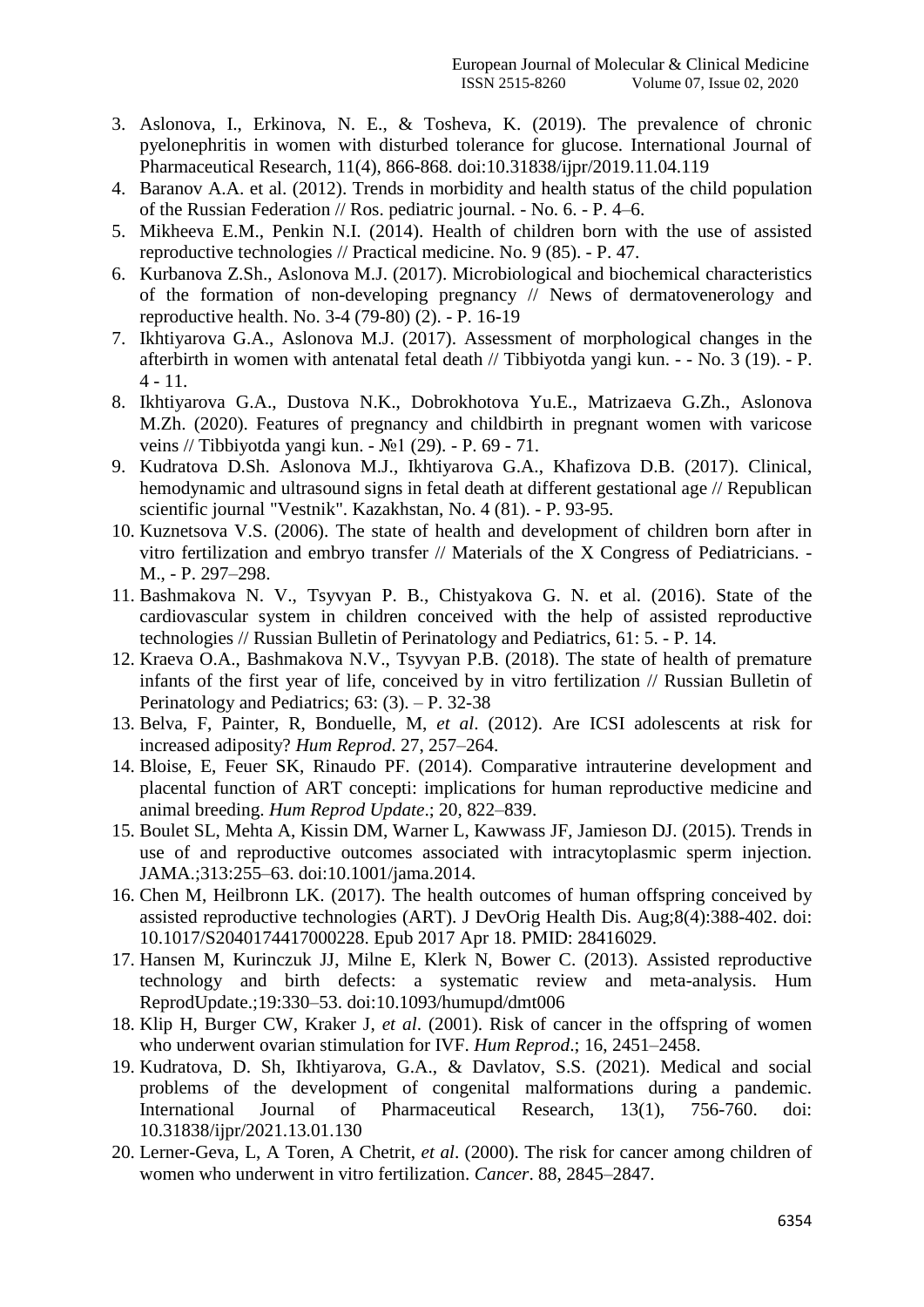- 21. Malik, A., Yoshida, Y., Erkin, T., Salim, D., & Hamajima, N. (2014). Hypertensionrelated knowledge, practice and drug adherence among inpatients of a hospital in samarkand, uzbekistan. Nagoya Journal of Medical Science, 76(3-4), 255-263. Retrieved from www.scopus.com
- 22. Maris E., Ferrieres-Hoa A, Gala A, Coffy A, Vintejoux E, Ranisavljevic N, Hamamah S. (2019). Embryonsvitrifiés, embryonsfrais: comparaison des poids de naissance [Comparison of birth weights of children born after slow frozen embryo replacement versus fresh embryo transfer]. Gynecol Obstet Fertil Senol. Mar; 47(3):305-310. French.doi: 10.1016/j.gofs.2019.01.011. Epub 2019 Feb 10. PMID: 30745159.
- 23. McDonald SD, Han Z, Mulla S, Murphy KE, Beyene J, Ohlsson A. (2009). Preterm birth and low birth weight among in vitro fertilization singletons: a systematic review and meta-analyses. Eur J ObstetGynecolReprod Biol.146:138–48. doi:10.1016/j.ejogrb.2009.05.035
- 24. McGovern PG, Llorens AJ, Skurnick JH, Weiss G, Goldsmith LT. (2004) Increased risk of preterm birth in singleton pregnancies resulting from in vitro fertilization-embryo transfer or gamete intrafallopian transfer: a meta-analysis. Fertil Steril. 82:1514–20. doi:10.1016/j.fertnstert.2004.06.038
- 25. Oripova, F.Sh. Ikhtiyarova, G.A., & Davlatov, S.S. (2021). Pathomorphological characteristics of the vaginal mucosa in experimental notspecific vaginitis and various methods of treatment. International Journal of Pharmaceutical Research, 13(1), 761-765. doi: 10.31838/ijpr/2021.13.01.131
- 26. Oripova F.Sh, Nuraliev N.A., Ikhtiyarovа G.A. (2020). Diagnostic Value Determination of Antibodies to Antigens of Micro - organisms in women with inflammatory diseases of the pelvic organs// American journal of medicine and medical sciences. -  $\mathbb{N}_{2}$  10(2). - P. 124 - 126.
- 27. Pandey S, Shetty A, Hamilton M, Bhattacharya S, Maheshwari A. (2012). Obstetric and perinatal outcomes in singleton pregnancies resulting from IVF/ICSI: a systematic review and meta-analysis. Hum Reprod Update. 18:485–503. doi:10.1093/humupd/dms018
- 28. Pinborg A, Henningsen AK, Malchau SS, (2013). A Loft. Congenital anomalies after assisted reproductive technology. Fertil Steril. 99:327–32. doi:10.1016/j.fertnstert.2012.12.
- 29. Qin J, Liu X, Sheng X, Wang H, Gao S. (2016). Assisted reproductive technology and the risk of pregnancy-related complications and adverse pregnancy outcomes in singleton pregnancies: a meta-analysis of cohort studies. Fertil Steril.;105:73–85.e1-6. doi:10.1016/j.fertnstert.2015.09.
- 30. Raimondi, S, Pedotti, P, Taioli, E. (2005). Meta-analysis of cancer incidence in children born after assisted reproductive technologies. *Br J Cancer*. 93, 1053–1056.
- 31. Roque M, Haahr T, Geber S, Esteves SC, Humaidan P. (2019). Fresh versus elective frozen embryo transfer in IVF/ICSI cycles: a systematic review and meta-analysis of reproductive outcomes. Hum Reprod Update.25:2–14. doi:10.1093/humupd/
- 32. Sakka SD, Loutradis D, Kanaka-Gantenbein C, *et al*. (2010). Absence of insulin resistance and low-grade inflammation despite early metabolic syndrome manifestations in children born after in vitrofertilization. *FertilSteril*. 94, 1693–1699.
- 33. Sakka SD, Margeli A, Loutradis D, *et al*. (2013). Gender dimorphic increase in RBP-4 and NGAL in children born after IVF: an epigenetic phenomenon? *Eur J Clin Invest*. 43, 439–448.
- 34. Scherrer, U, SF Rimoldi, Rexhaj, E, *et al*. (2012). Systemic and pulmonary vascular dysfunction in children conceived by assisted reproductive technologies. *Circulation*. 125, 1890–1896.